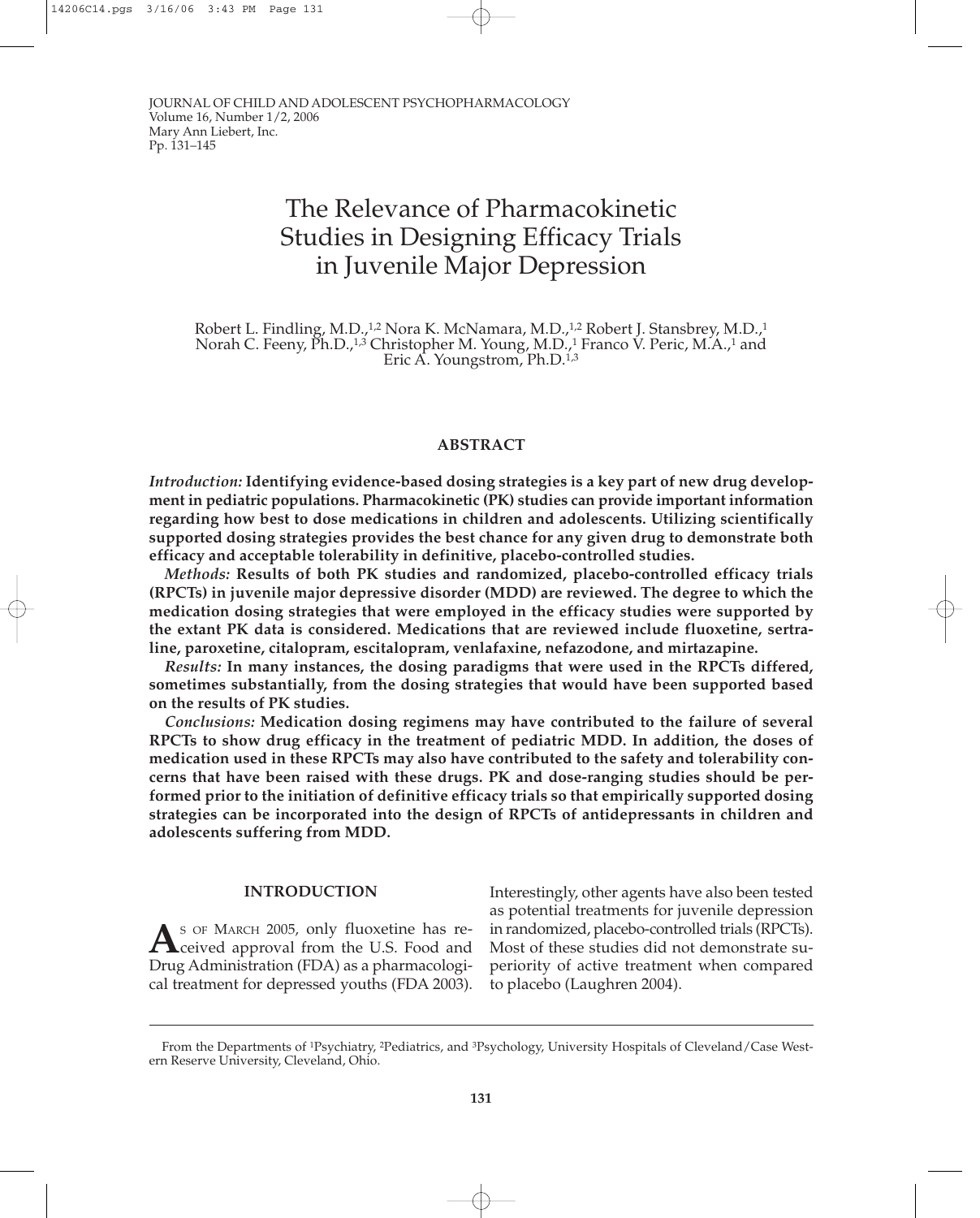The reasons why many of these recently conducted studies have failed to show antidepressant efficacy have not been definitively elucidated. Although some of these antidepressants may truly be of no benefit to young people suffering from major depressive disorder (MDD), methodological issues also need to be considered when examining why some of these studies failed to show antidepressant efficacy. The field of child and adolescent psychopharmacology appears to be in a state similar to that point in time when studies of tricyclic antidepressants (TCAs) failed to demonstrate efficacy in youths with MDD. Methodological considerations that were raised at that time included adequate sample size, appropriate patient selection, duration of treatment, and empirically supported outcome measures (Jensen et al. 1992).

However, another key issue that needs to be considered when evaluating the safety and efficacy of any agent, including an antidepressant, is dosing (Atuah et al. 2004). Key parameters of dosing that should be empirically evaluated may include identifying an appropriate total daily dose and determining how frequently the medication needs to be administered each day. If a medication is not dosed properly, clinical efficacy might go undetected. Similarly, if a medication is not dosed properly, adverse events might occur that might otherwise have been avoidable with a different dosing strategy. As development-based differences in pharmacokinetics may be seen with drugs (Kearns et al. 2003), one of the means by which empirically based dosing strategies are derived in pediatric patients is through pharmacokinetic (PK) studies.

The aim of this paper is to consider what is known about the pharmacokinetics of the newer generation of antidepressants and then to consider whether or not the dosing strategies that could be supported by these PK data were actually employed in double-blind efficacy studies in juvenile depression.

Designs of the cited PK studies and the RPCTs are summarized in Tables 1 and 2. It should be noted that some of these trials incorporated a forced titration design. In such studies, a patient's treatment is increased to a predetermined target dose. In addition, several of the studies

utilized a dose-ranging design, which allowed for flexible dosing (within certain predetermined parameters) at the treating physician's discretion. Such trials can provide information about the optimal dosing for a compound within clinical settings. Furthermore, first- and multipledose PK studies were performed. This is an important consideration, because differences in PK parameter estimates may be observed at these two distinct time points. Finally, several of the PK studies included patients with different psychiatric diagnoses. Performing PK studies in patients with heterogeneous diagnoses does not reduce methodological rigor because drug biodisposition does not appear to be diagnosis-dependent.

Agents that will be considered herein include: Fluoxetine, sertraline, paroxetine, citalopram, escitalopram, venlafaxine, nefazodone, and mirtazapine. Although fluvoxamine has been shown to have efficacy in the treatment of pediatric obsessive-compulsive disorder (OCD) (Riddle et al. 2001) and several other pediatric anxiety disorders (Research Unit on Pediatric Psychopharmacology Anxiety Study Group 2001) and bupropion has been shown to have efficacy in the treatment of ADHD in children (Conners et al. 1996), these compounds will not be considered in this paper. This is because there are no adequately powered RPCTs with either agent in depressed youths.

#### *Fluoxetine*

*Pharmacokinetic studies.* Several PK parameter estimates were reported for fluoxetine, and its primary metabolite norfluoxetine, based on the results of a study in which 10 children and 11 adolescents participated (Wilens et al. 2002). These youths were diagnosed with either MDD or OCD and treated with fluoxetine at a dose of 20 mg per day for up to 60 days. Blood samples for PK analyses were obtained at predetermined time points between 8 and 12 hours after oral dosing.

The authors found that steady-state levels of both fluoxetine and norfluoxetine were achieved by 4 weeks after the initiation of drug therapy. Although there was high intersubject variability, the concentrations of both moieties were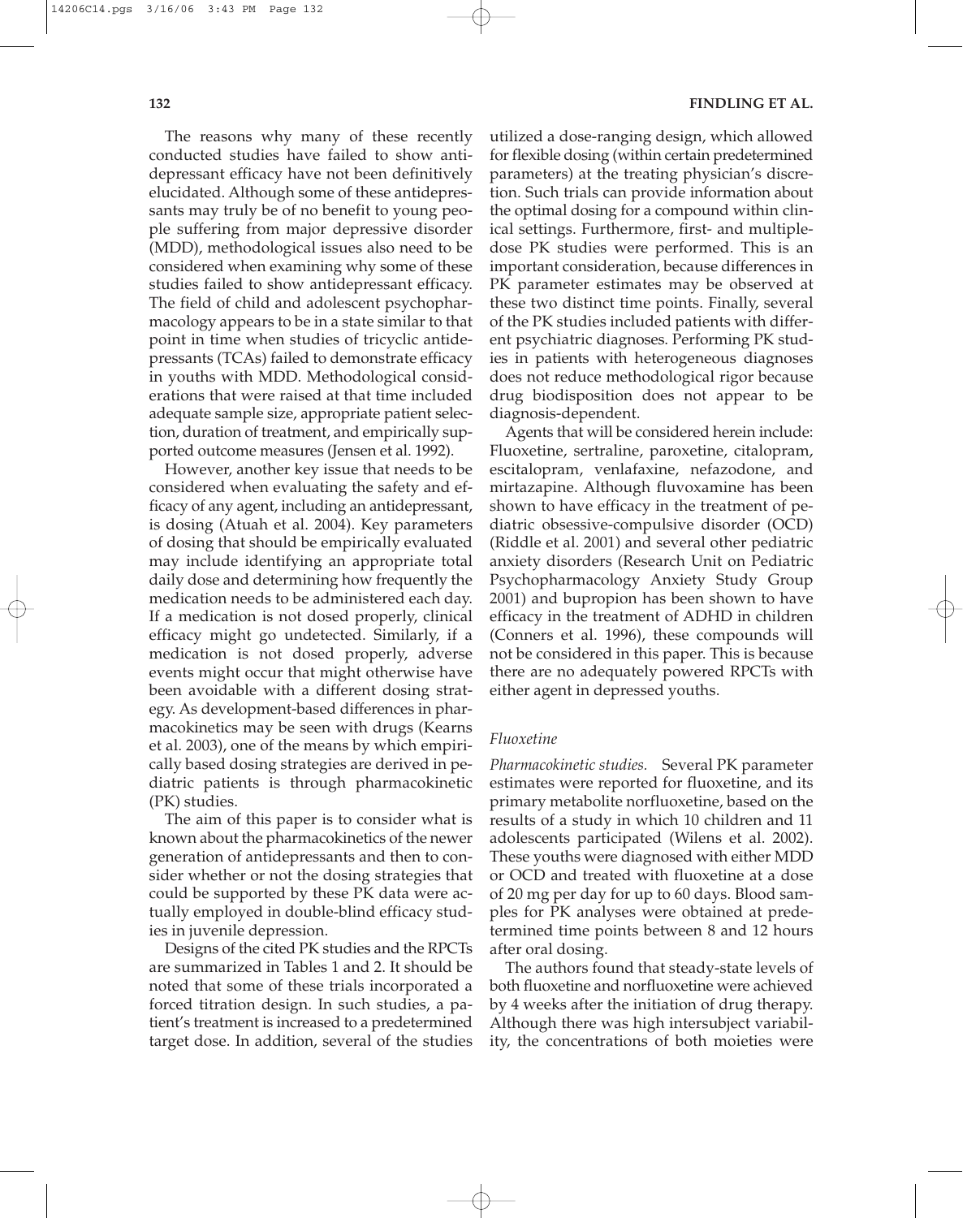# PHARMACOKINETIC STUDIES IN YOUTH DEPRESSION 133

| Agent                      | N  | Age range<br>(years) | Daily doses studied                                                                                                                                                | Key findings                                                                                                                                                                                                                                                                     |  |
|----------------------------|----|----------------------|--------------------------------------------------------------------------------------------------------------------------------------------------------------------|----------------------------------------------------------------------------------------------------------------------------------------------------------------------------------------------------------------------------------------------------------------------------------|--|
| Fluoxetine                 |    |                      |                                                                                                                                                                    |                                                                                                                                                                                                                                                                                  |  |
| Wilens et al. (2002)       | 21 | $6 - 18$             | 20 mg (once-daily)                                                                                                                                                 | After multiple 20-mg doses,<br>concentrations of fluoxetine and<br>norfluoxetine were approximately<br>two times higher in the children<br>than in adolescents. Population PK<br>parameter estimates were similar to<br>what had previously been described<br>in adults.         |  |
| <i>Sertraline</i>          |    |                      |                                                                                                                                                                    |                                                                                                                                                                                                                                                                                  |  |
| Alderman et al. (1998) 61  |    | $6 - 17$             | 50 mg (single dose) and 200 mg<br>(multiple doses). Once-daily dosing                                                                                              | After multiple 200-mg doses, children<br>had higher $\mathsf{C}_{\max}$ and systemic<br>exposure when compared to either<br>adolescents or to what had been<br>previously reported in adults. At<br>200 mg, t <sub>x</sub> was similar for children,<br>adolescents, and adults. |  |
| Axelson et al. (2002)      | 19 | $13 - 17$            | 50 mg (single dose) and 50-150 mg<br>(multiple doses)                                                                                                              | t <sub>x</sub> was shorter than what had been<br>previously noted in Alderman et al.<br>(1998). Twice daily dosing for<br>youths receiving < 200 mg/day<br>might be optimal                                                                                                      |  |
| Paroxetine                 |    |                      |                                                                                                                                                                    |                                                                                                                                                                                                                                                                                  |  |
| Findling et al. (1999)     | 30 | $6 - 17$             | 10 mg for 8 weeks or 10 mg for 4<br>weeks; then 20 mg for 4 weeks<br>(once-daily dosing)                                                                           | $t_{\text{A}}$ shorter after single 10-mg dose than<br>previously reported in adults. Low<br>intra-subject variability in drug<br>concentrations after multiple doses.<br>Non-linear increases in systemic                                                                       |  |
| GlaxoSmithKline<br>(2005a) | 62 | 7–17                 | 10 mg $\times$ 2 weeks; 20 mg $\times$ 2 weeks;<br>30 mg $\times$ 2 weeks (multiple doses)                                                                         | exposure with increased dose<br>Nonlinear relationship between<br>systemic paroxetine exposure and<br>paroxetine dose observed                                                                                                                                                   |  |
| Citalopram                 |    |                      |                                                                                                                                                                    |                                                                                                                                                                                                                                                                                  |  |
| Gutierrez et al. (2000)    | 11 | $12 - 17$            | After multiple 40-mg doses, PK<br>20 mg $\times$ 1 week; 40 mg $\times$ 3 weeks.<br>parameters were similar in<br>Once-daily dosing.                               |                                                                                                                                                                                                                                                                                  |  |
| Axelson<br>(unpublished)   | 17 | $9 - 17$             | adolescents and adults<br>t <sub><sup>x</sup></sub> for S-citalopram was shorter in<br>20 mg (single and multiple doses)<br>adolescents when compared to<br>adults |                                                                                                                                                                                                                                                                                  |  |
| Escitalopram               |    |                      |                                                                                                                                                                    |                                                                                                                                                                                                                                                                                  |  |
| Periclou et al. (2003)     | 11 | $12 - 17$            | single 10-mg dose                                                                                                                                                  | $t_{\mathbf{X}}$ shorter in adolescents when<br>compared to adults                                                                                                                                                                                                               |  |

| Table 1.    Recent Pharmacokinetic Studies of Selected Antidepressants in Children and Adolescents |
|----------------------------------------------------------------------------------------------------|
|----------------------------------------------------------------------------------------------------|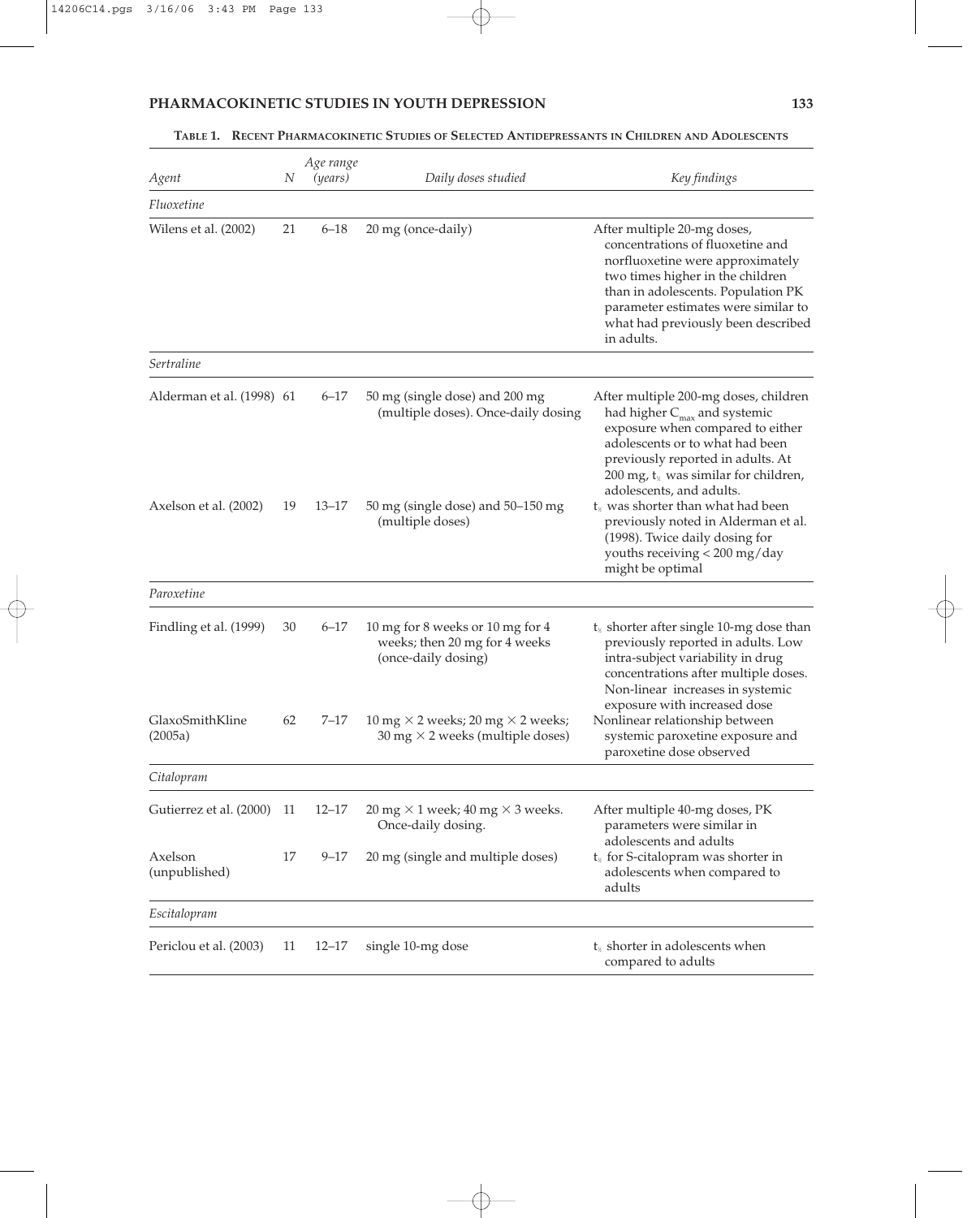| Agent<br>Venlafaxine                    |    | Age range<br>(years) | Daily doses studied                                                                                                                 | Key findings                                                                                                                                  |  |
|-----------------------------------------|----|----------------------|-------------------------------------------------------------------------------------------------------------------------------------|-----------------------------------------------------------------------------------------------------------------------------------------------|--|
|                                         |    |                      |                                                                                                                                     |                                                                                                                                               |  |
| Derivan et al. (1995)                   | 12 | $6 - 15$             | 2 mg/kg/day (multiple doses)                                                                                                        | After multiple doses, overall systemic<br>exposure to both venlafaxine and O-<br>desmethylvenlafaxine was lower<br>than reported in adults    |  |
| Nefazodone                              |    |                      |                                                                                                                                     |                                                                                                                                               |  |
| Findling et al. (2000)                  | 28 | $7 - 17$             | 50 mg first dose; 100 mg $\times$ 1 week;<br>200 mg $\times$ 1 week (twice daily<br>dosing)                                         | Children had higher overall exposure<br>and $C_{\text{max}}$ of nefazodone and its three<br>active metabolites whencompared<br>to adolescents |  |
| Mirtazapine                             |    |                      |                                                                                                                                     |                                                                                                                                               |  |
| Findling et al. $(2001)$ 16<br>$7 - 17$ |    | 15 mg (single dose)  | Significant increase in $t_{\lambda}$ with<br>increasing weight and a decrease in<br>$C_{\text{max}}$ with increasing age observed. |                                                                                                                                               |  |

| TABLE 1. RECENT PHARMACOKINETIC STUDIES OF SELECTED ANTIDEPRESSANTS IN |
|------------------------------------------------------------------------|
| CHILDREN AND ADOLESCENTS (continued)                                   |

 $\text{PK} = \text{Pharmacokinetic; } \text{C}_{\text{max}} = \text{maximum concentration; } \text{t}_{\text{1/2}} = \text{half-life.}$ 

| Agent                                                                         | N   | Age range<br>(years) | Daily dosing                                                                                                         |
|-------------------------------------------------------------------------------|-----|----------------------|----------------------------------------------------------------------------------------------------------------------|
| Fluoxetine                                                                    |     |                      |                                                                                                                      |
| Simeon et al. (1990)                                                          | 40  | $13 - 18$            | titrated up to 60 mg over the first 2 weeks                                                                          |
| Emslie et al. (1997) <sup>a</sup>                                             | 96  | $7 - 17$             | $20 \,\mathrm{mg}$                                                                                                   |
| Emslie et al. (2002a) <sup>a</sup>                                            | 219 | $8 - 17$             | 10 mg 1st week, 20 mg thereafter                                                                                     |
| TADS (2004) <sup>a</sup>                                                      | 439 | $12 - 17$            | 10 mg 1st week, then 20 mg. Could increase in 10-mg<br>increments to a maximum of 40 mg                              |
| Sertraline                                                                    |     |                      |                                                                                                                      |
| Dubitsky (2004); Wagner et al.<br>(2003); Laughren (2004) <sup>b</sup>        | 188 | $6 - 17$             | 25 mg $\times$ 3 days, then 50 mg. Could be increased to a<br>maximum of 200 mg. Once daily dosing.                  |
| Dubitsky (2004); Wagner et al.<br>(2003); Laughren (2004) <sup>c</sup>        | 188 | $6 - 17$             | $25 \text{ mg} \times 3 \text{ days}$ , then 50 mg. Could be increased to a<br>maximum of 200 mg. Once daily dosing. |
| Paroxetine                                                                    |     |                      |                                                                                                                      |
| Keller et al. (2001);<br>Laughren $(2004)$ <sup>c</sup>                       | 275 | $12 - 18$            | 20 mg with optional, subsequent increases in 10-mg<br>increments to a maximum dose of 40 mg                          |
| Dubitsky (2004); Laughren (2004); 206<br>GlaxoSmithKline (2005c) <sup>c</sup> |     | $7 - 17$             | 10 mg, with subsequent increases in 10-mg increments for a<br>maximum dose of 50 mg allowed                          |
| Dubitsky (2004); Laughren (2004); 286<br>GlaxoSmithKline (2005d) <sup>c</sup> |     | $13 - 18$            | 20 mg, subsequent increases allowable up to a maximum<br>dose of 40 mg                                               |
| Citalopram                                                                    |     |                      |                                                                                                                      |
| Wagner et al. (2004a) <sup>a</sup>                                            | 174 | $7 - 17$             | 20 mg $\times$ 4 weeks with a subsequent increase to 40 mg<br>allowed. Once daily dosing.                            |

**TABLE 2. SELECTED PLACEBO-CONTROLLED TRIALS IN JUVENILE MAJOR DEPRESSIVE DISORDER**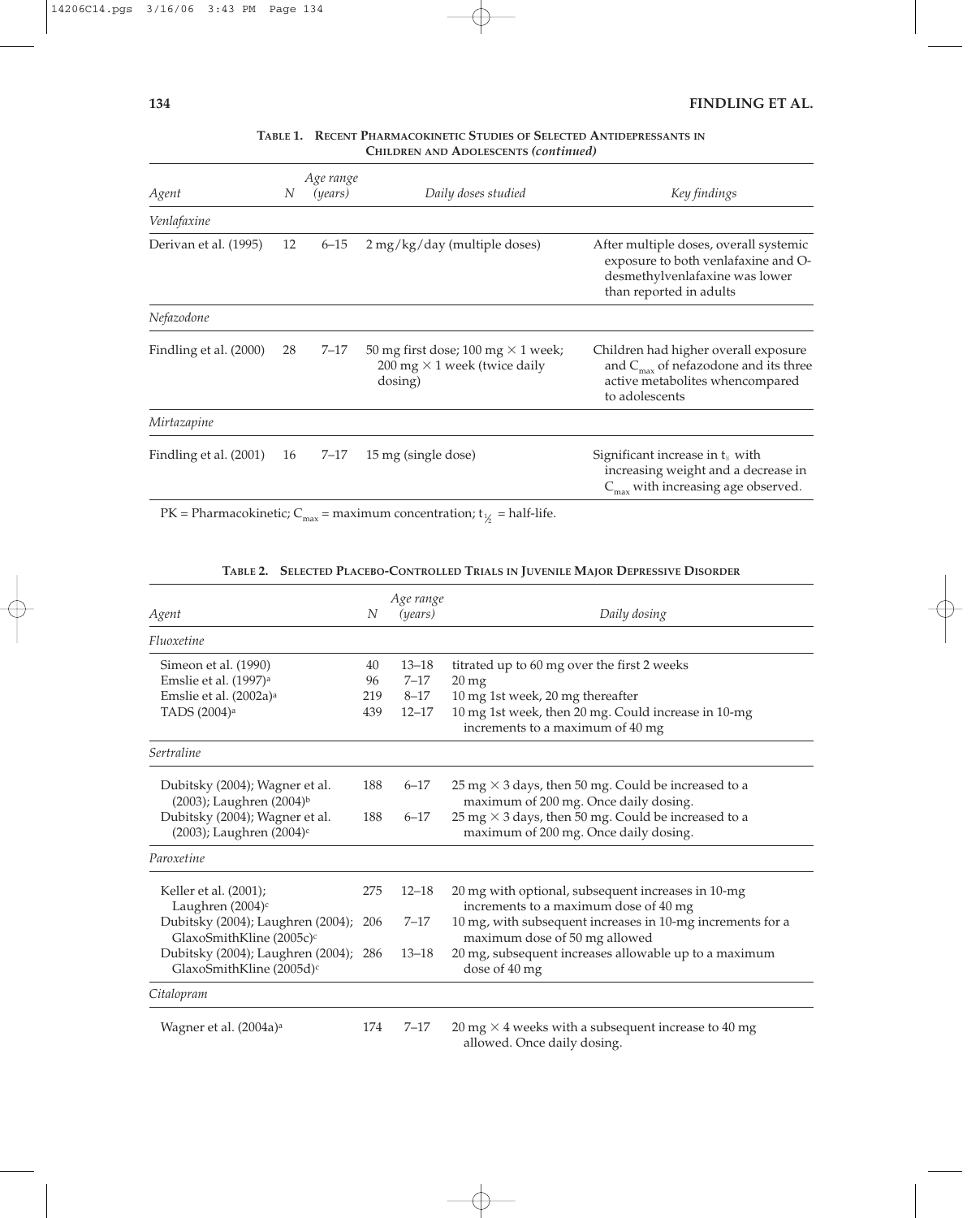#### **PHARMACOKINETIC STUDIES IN YOUTH DEPRESSION 135**

Dubitsky (2004); Laughren (2004) $\epsilon$  244 13–18 10 mg with subsequent increases in 10 mg increments to a maximum dose of 40 mg

| Escitalopram                                                                                                                                   |                  |                                  |                                                                                                                                                                                                                      |
|------------------------------------------------------------------------------------------------------------------------------------------------|------------------|----------------------------------|----------------------------------------------------------------------------------------------------------------------------------------------------------------------------------------------------------------------|
| Wagner et al. (2004b) <sup>c</sup>                                                                                                             | 264              | $6 - 17$                         | 10 mg $\times$ 4 weeks, with subsequent increase to 20 mg<br>allowed. Once daily dosing.                                                                                                                             |
| Venlafaxine                                                                                                                                    |                  |                                  |                                                                                                                                                                                                                      |
| Mandoki et al. (1997) <sup>c</sup><br>Emslie et al. (2004); Dubitsky<br>(2004); Laughren (2004) <sup>c</sup><br>Dubitsky (2004); Emslie et al. | 40<br>165<br>196 | $8 - 17$<br>$7 - 17$<br>$7 - 17$ | titrated up to 37.5 mg or 75 mg<br>maximum dose of 112.5-225 mg<br>maximum dose of 112.5-225 mg                                                                                                                      |
| (2004); Laughren (2004) <sup>c</sup><br>Nefazodone                                                                                             |                  |                                  |                                                                                                                                                                                                                      |
|                                                                                                                                                |                  |                                  |                                                                                                                                                                                                                      |
| Emslie et al. (2002b); Dubitsky<br>(2004); Laughren (2004) <sup>b</sup>                                                                        | 206              | $12 - 17$                        | Target dose 300-400 mg; maximum allowable dose 600 mg                                                                                                                                                                |
| Dubitsky (2004); Laughren (2004) <sup>c</sup>                                                                                                  | 284              | $7 - 17$                         | Children low dose arm: maximum of 100 or 150 mg/day;<br>children high dose arm: maximum of 200-300 mg/day;<br>adolescent low dose arm: maximum of 300 mg/day;<br>adolescent high dose arm: maximum of 400-600 mg/day |
| Mirtazapine                                                                                                                                    |                  |                                  |                                                                                                                                                                                                                      |
| Dubitsky (2004); Laughren (2004) <sup>c</sup> 126                                                                                              |                  | $7 - 17$                         | Initial dose 15 mg; could increase by 15 mg increments. Max<br>dose 45 mg                                                                                                                                            |
| Dubitsky (2004); Laughren (2004) <sup>c</sup> 133                                                                                              |                  | $7 - 17$                         | Initial dose 15 mg; could increase by 15 mg increments. Max<br>dose 45 mg                                                                                                                                            |
|                                                                                                                                                |                  |                                  |                                                                                                                                                                                                                      |

aStatistically significant difference between active drug and placebo on primary efficacy analysis.

bStatistical trend for difference between active drug and placebo on primary efficacy analysis.

cNo statistically significant difference between active drug and placebo on primary efficacy analysis.

approximately two times higher in the children (ages 6–12) than in adolescents (ages 13– 18). After weight normalization, drug and metabolite concentrations were found to be similar across the age groups. Population PK analysis of the collected samples yielded parameter estimates for absorption rate constant, oral clearance, and volume of distribution. These parameter estimates were found to be similar to what had previously been described in adults. Based on these findings, the authors suggested that 10 mg per day might be a rational initial dosing strategy for prepubertal children, whereas 20 mg per day might be a reasonable starting dose for adolescents (Wilens et al. 2002).

*Efficacy studies.* The first published RPCT examining the efficacy of fluoxetine in adolescent MDD failed to show a difference between fluoxetine and placebo in a group of 40 adolescents (ages 13–18 years) during a 7-week trial (Simeon et al. 1990). In this study, fluoxetine was titrated to a dose of 60 mg/day over the first 2 weeks of treatment. It has been previously noted that methodological issues, such as small sample size, high placebo response rate, and the dosing strategy employed, may have contributed to this trial's failure to detect a difference between active treatment and placebo (Findling et al. 2002a).

Subsequently, Emslie et al. (1997) reported that fluoxetine was superior to placebo in the treatment of MDD in a cohort of 96 youths 7–17 years of age who participated in an 8 week randomized, double-blind study RPCT. In this trial, a fixed 20-mg dose of fluoxetine was used in the active treatment arm.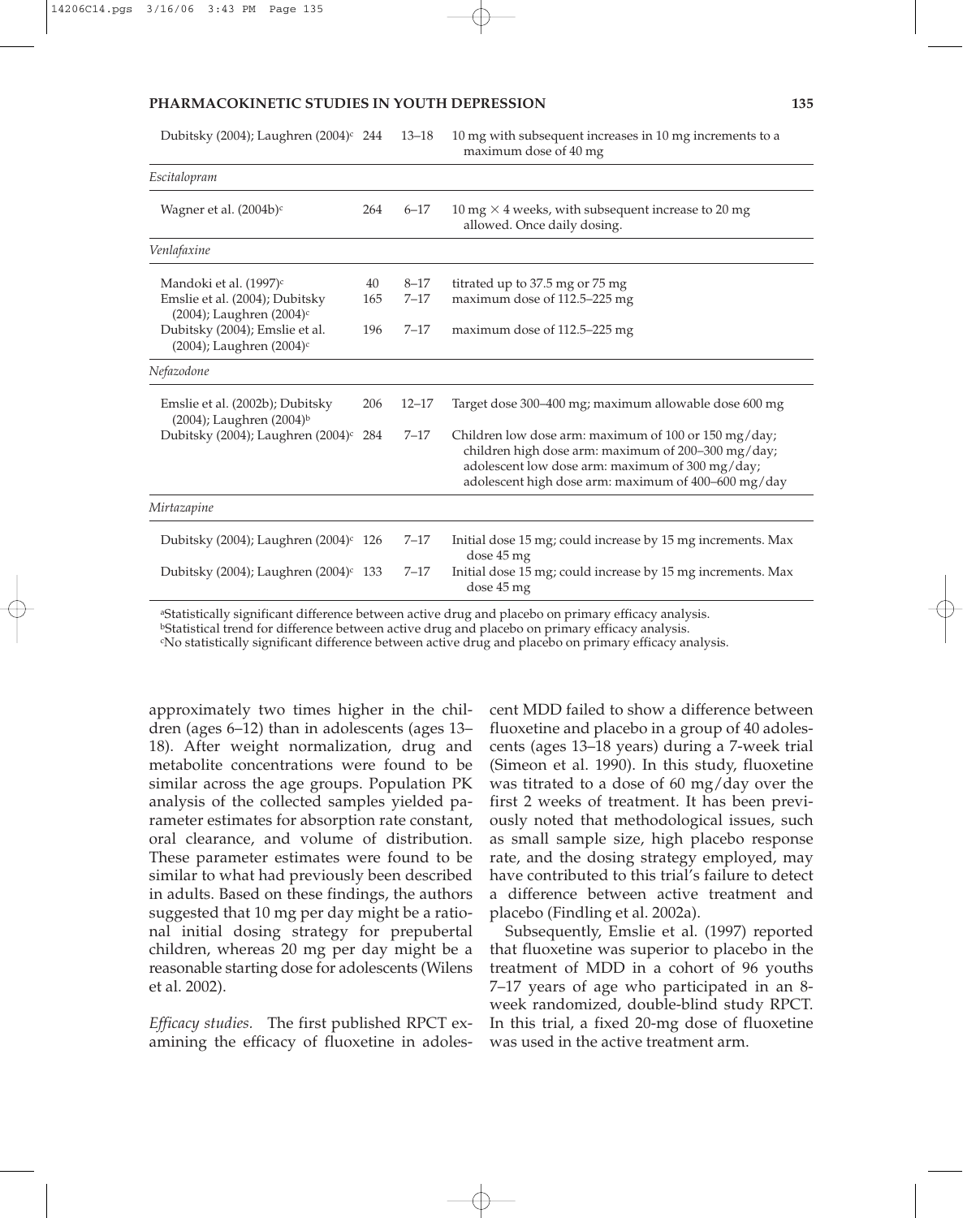Fluoxetine was again found to be superior to placebo in another double-blind RPCT in which 122 children and 97 adolescents with MDD received treatment with either fluoxetine or placebo. In this study, patients who were randomized to active treatment initially received 10 mg of fluoxetine per day for the 1st week. These subjects then received 20 mg of fluoxetine per day thereafter for up to 8 more weeks (Emslie et al. 2002a).

In a follow-up trial to this study, patients who did not respond to 20 mg of fluoxetine were then randomized to maintenance (20 mg/day), 40 mg/day or 60 mg/day of fluoxetine (Hoog et al. 2001). Results suggest that doses of 40 or 60 mg per day of fluoxetine might be well tolerated, as well as superior to continued treatment with fluoxetine at 20 mg per day for those who do not adequately respond to 20 mg per day.

Finally, in a large multisite RPCT, 439 adolescents (ages 12–17) with MDD were randomized to receive cognitive behavioral therapy, fluoxetine, active combination therapy, or placebo for up to 12 weeks (Treatment for Adolescents with Depression Study [TADS] Team 2004). Again, treatment with fluoxetine was found to be superior to placebo in depressive symptom amelioration. In this study, fluoxetine was initiated at a dose of 10 mg per day. Fluoxetine was then increased to a dose of 20 mg per day after 1 week of treatment. Fluoxetine could then be increased in 10-mg increments to a maximum daily dose of 40 mg.

*Interpretation.* In the three studies showing fluoxetine to be more beneficial than placebo (Emslie et al. 1997; Emslie et al. 2002; TADS 2004), the starting dose of fluoxetine was either 10 or 20 mg per day. Notably, these were the doses suggested by the authors of the one PK study of fluoxetine (Wilens et al. 2002). There are also data (Hoog et al. 2001) to support the decision to allow for dose increases in fluoxetine above 20 mg per day, as was done in the TADS trial. However, it would have been interesting to see whether or not the RPCT results would have been affected if the younger children who participated in the RPCTs had received an initial 10-mg daily dose that did not have to be raised per study protocol.

# *Sertraline*

*Pharmacokinetic studies.* The first PK study to examine sertraline included 29 children (ages 6–12 years) and 32 adolescent (ages 13–17 years) suffering from either OCD or MDD (Alderman et al. 1998). After receiving a single 50-mg dose, patients had their sertraline gradually increased to a final dose of 200 mg/day in either 25- or 50-mg increments. Sampling for PK analyses was done after the single 50-mg dose and after multiple 200-mg doses.

It was observed that children had higher maximum concentrations  $(C_{\text{max}})$  and systemic exposure to sertraline when compared to either adolescents or when compared to what had been previously reported in adults. The authors noted that differences in the PK parameters across the age groups were most likely the result of body-weight differences. In this study, the half-life (t $_\mathrm{\chi}$ ) of sertraline exceeded 24 hours across age groups after multiple 200-mg doses.

In another study, the multiple-dose PK parameters of sertraline, when given at doses less than 200 mg to adolescents, were described (Axelson et al. 2002). After receiving multiple 50-mg doses, the authors noted that the  ${\sf t}_{{\scriptscriptstyle \cal H}}$ of sertraline was 15.3 hours. After multiple 100 or 150-mg doses, it was noted that the  $t_{\%}$  of sertraline was 20.4 hours. As the  ${\sf t}_{{\sf k}}$  was shorter than what had been previously noted in the study of Alderman et al. (1998) and was less than 24 hours, the authors suggested that it might be reasonable to dose sertraline initially in divided daily doses, and to consider divided daily dosing for those youths not responding to once-daily dosing. The authors did note that, for patients receiving 200 mg per day of sertraline, once-daily dosing might be appropriate.

*Efficacy studies.* There are two RPCTs in which the efficacy of sertraline was compared to placebo in the treatment of MDD in youths between the ages of 6 and 17 years. In these clinical trials, subjects received 10 weeks of double-blind treatment (Dubitsky 2004; Wagner et al. 2003). In one study, 97 patients received sertraline and 91 received placebo. In the other trial, 92 youths received sertraline and 96 were administered placebo. Sertraline treatment was initiated at a dose of 25 mg per day for 3 days, with the dose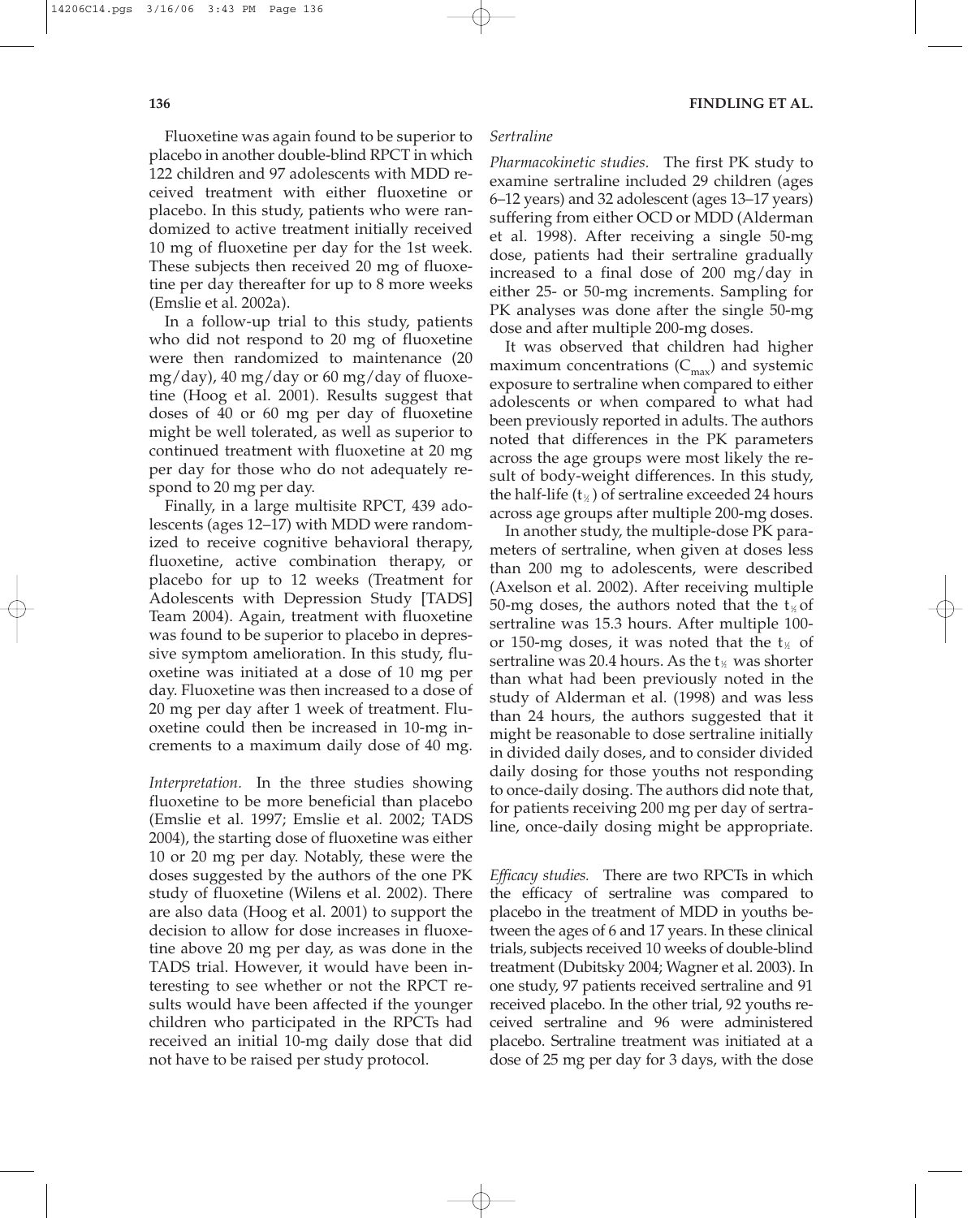of sertraline subsequently increased to a dose of 50 mg per day until the end of the 2nd week. Thereafter, the dose of sertraline could be increased in 50-mg-per-day increments to a maximum daily dose of 200 mg. Interestingly, divided dosing was not allowed in these efficacy studies (Dubitsky 2004). The mean dose of active sertraline given to patients across both trials was 131 mg/day. Although pooled analyses of both studies suggested superiority for sertraline over placebo (Wagner et al. 2003), each study, when considered individually, failed to demonstrate a statistically significant difference between active drug and placebo (Laughren 2004).

*Interpretation.* The dosing strategy used in the sertraline efficacy studies diverged from the dosing strategies that could be best justified, based on the results of the PK studies. The extant data suggest that for subjects being treated at doses of sertraline less than 200 mg per day, divided daily dosing might be more effective than once-daily dosing. However, as already noted, the efficacy studies did not permit split daily dosing. These studies also did not forcetitrate subjects to a 200-mg-per-day dose level (the level at which once-daily dosing is best supported). It is possible that if the dosing schema in the two sertraline efficacy studies were different, the distinctions between active treatment and placebo that were noted only though a pooled series of analyses (Wagner et al. 2003) might have been more readily detectable.

### *Paroxetine*

*Pharmacokinetic studies.* There are two pharmacokinetic studies of paroxetine in children and adolescents. The 1st-dose pharmacokinetics of paroxetine were described in a cohort of 30 children and adolescents with MDD (Findling et al. 1999). Intensive blood sampling for PK analyses occurred after a single 10-mg dose. Subsequently, subjects were treated with openlabel paroxetine for 8 weeks, with a starting dose of 10 mg per day. After 4 weeks of open treatment, those patients with persistent depressive symptomatology could have their dose of paroxetine increased to 20 mg per day.

The investigators found that the average t $_\%$ of a single 10-mg dose of paroxetine was 11.1 hours with wide intersubject variability. In addition, they noted that several PK parameters correlated with cytochrome P450 2D6 (2D6) phenotype. There was also a trend for catechol-*O*-methyltransferase (COMT) activity to correlate with first dose  $t_{\mathbb{X}}$ .

Plasma concentrations of paroxetine also were measured weekly during the course of the study. Drug concentrations for individual subjects who were maintained on 10 mg of paroxetine generally remained consistent during the course of the study. However, an almost 7-fold increase in paroxetine concentration was noted in the subjects who had their paroxetine dose raised  $(n = 8)$  owing to insufficient clinical benefit. Similar to adults, this finding demonstrated that paroxetine has nonlinear PKs in youths.

Overall, the study medication was well tolerated and associated with salutary effects, with most subjects responding adequately to the 10 mg-per-day dose. There were only 2 early discontinuations from the trial. In both instances, this was because of the development of hypomania. In addition, there were 2 poor metabolizers with respect to 2D6 phenotype. Interestingly, the subject with the least amount of 2D6 activity was the patient who discontinued earliest from the study. Based on these observations, the authors raised the question of whether or not being a poor metabolizer with respect to 2D6 activity conferred a vulnerability to paroxetine intolerance in this patient population.

In addition, the authors noted that treatment with 10 mg of paroxetine was associated with substantial reductions in platelet-rich plasma serotonin concentrations. Similarly, paroxetine also causes reductions in whole-blood serotonin levels when it is administered to adults (Marsden et al. 1987). These data suggest that paroxetine exerts pharmacodynamic effects on serotonin in children that are similar to that seen in adults (Findling et al. 2002b).

Based on these findings, the authors suggested that paroxetine at a dose of 10 mg per day appears to be an appropriate starting dose. For those who do not respond to this treatment, a dose increase to 20 mg/day may be a reasonable strategy.

The other PK study was a 6-week, open-label trial in patients with either MDD or OCD.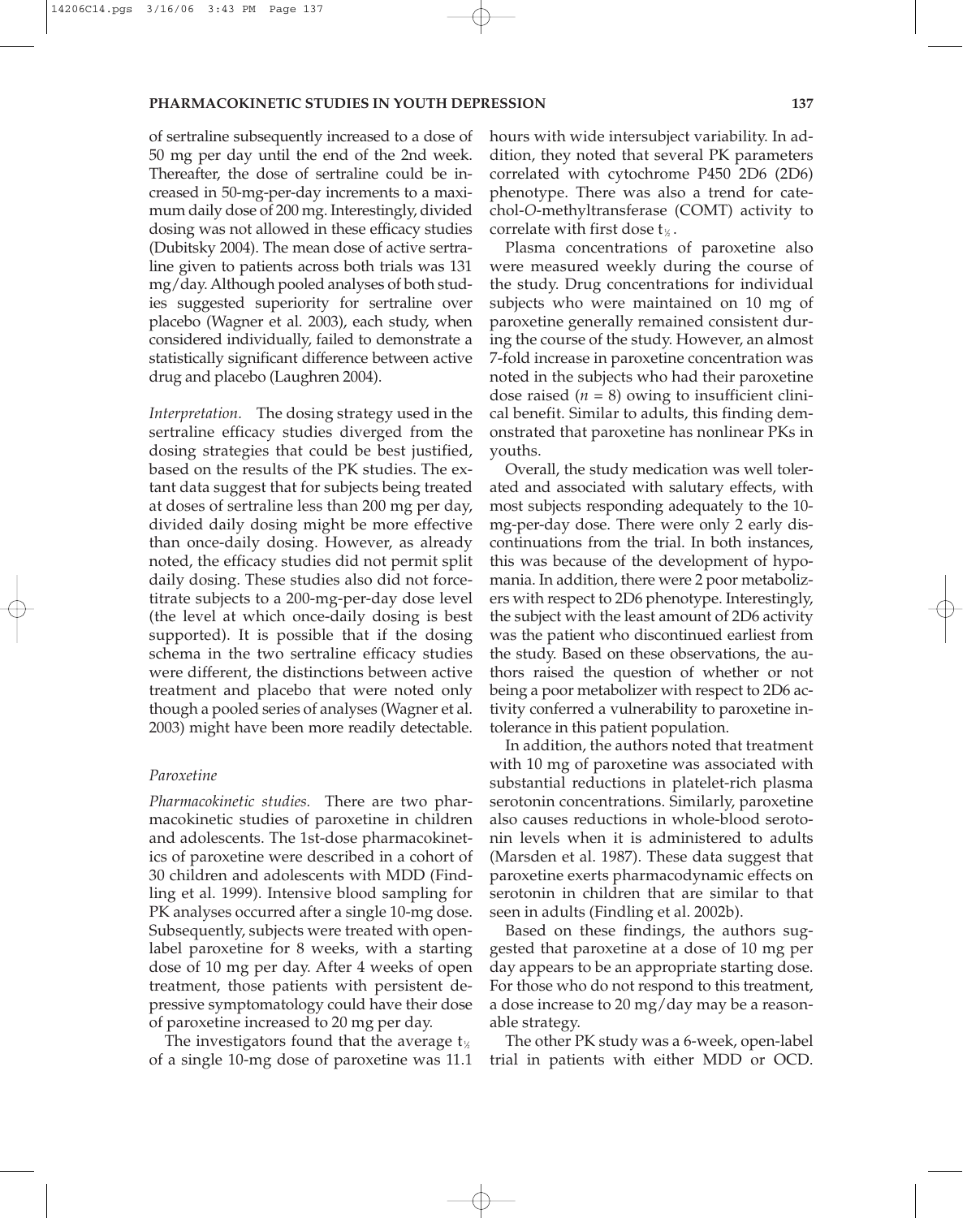Twenty-seven (27) children between the ages of 7 and 11 years and 35 adolescents between the ages of 12 and 17 years were initially treated with 10 mg of paroxetine per day for 2 weeks. These patients then received 20 mg of paroxetine a day for 2 weeks, and were subsequently treated with 30 mg of paroxetine per day for 2 more weeks. Blood sampling for PK analyses was then performed at the end of the 2-week treatment period for each dose (Glaxo-SmithKline 2005a).

Results of this study confirmed the nonlinear relationship between systemic paroxetine exposure and paroxetine dose. In addition, the children in this study were noted to generally have higher systemic exposure to paroxetine than the adolescents who participated. The data from this trial suggest that children might be able to be treated with a lower initial paroxetine dose than adolescents.

*Efficacy studies.* In a study in which 275 youths 12–18 years of age were randomized to receive paroxetine, imipramine, or placebo in a double-blind fashion, paroxetine was found not to be superior to placebo on the two primary outcome measures (Keller et al. 2001). However, paroxetine was shown to be associated with greater symptom reduction than placebo on several secondary outcome assessments. In this study, patients were initially treated with 20 mg/day of paroxetine given as a single daily dose. Subjects could subsequently have their dose of paroxetine increased in 10-mg increments to a maximum total daily dose of 40 mg day, with doses of 30 or 40 mg/day given in divided doses, based on the treating physicians' discretion. Of the 93 youths treated with paroxetine, 42 remained on 20 mg/day, with the rest having their dose increased to 30 or 40 mg/day (GlaxoSmithKline 2005b).

In an 8-week study of 206 youths between the ages of 7 and 17 years (Dubitsky 2004; GlaxoSmithKline 2005c), no statistically significant difference between paroxetine and placebo was found (Laughren 2004; GlaxoSmithKline 2005c). Of note, all patients were started on a dose of 10 mg per day for the 1st week of treatment. After 1 week of treatment, paroxetine could be increased at 10-mg increments to a maximum daily dose of 50 mg/day. Notably, only 5% of patients remained on the 10-mg paroxetine dose throughout the trial. In addition, approximately 60% of patients were treated with doses of paroxetine greater than 20 mg/ day (GlaxoSmithKline 2005c).

In a 12-week study of 286 adolescents between the ages of 13 and 18, paroxetine was again not found to be superior to placebo (Laughren 2004; GlaxoSmithKline 2005d). In this study, paroxetine was initiated at a dose of 20 mg per day. Subjects could be treated with a maximum dose of 40 mg of paroxetine per day (Dubitsky 2004). Fifty-six percent (56%) of subjects did not have their dose of paroxetine raised from the 20 mg/day level (GlaxoSmithKline 2005d).

*Interpretation.* The doses of paroxetine employed in the RPCTs generally exceeded the doses of paroxetine that would be recommended, based on the results of the PK studies. As the systemic exposure to paroxetine is not proportional to dose, the effects of this decision could be substantial. Of particular interest is the finding that in a recent review by the FDA of antidepressant trials, paroxetine was found to have the highest risk of treatmentemergent agitation or hostility (Hammad 2004). It is interesting to speculate whether or not the same rates of agitation or hostility, as well as improved efficacy, would have been observed if more conservative dosing strategies had been employed in the MDD RPCT.

# *Citalopram*

*Pharmacokinetic studies.* The first PK study of citalopram examined 11 adolescents (ages 12– 17 years) and 7 adults (18–45 years) with MDD (Gutierrez et al. 2000). These patients were treated with citalopram at a dose of 20 mg/ day for 1 week, followed by 3 weeks of treatment with citalopram at a dose of 40 mg/day. After 4 weeks of treatment, subjects had blood sampling performed for subsequent pharmacokinetic analyses. The authors found that the PK parameters of citalopram were similar in the adolescents and adults. The  $t_{\frac{1}{2}}$  of citalopram in adolescents was 38.4 hours and the t $_\mathrm{\%}$ of citalopram in adults was 44 hours.

In a PK study of adolescents between the ages of 9 and 17 years, Axelson et al. (2002)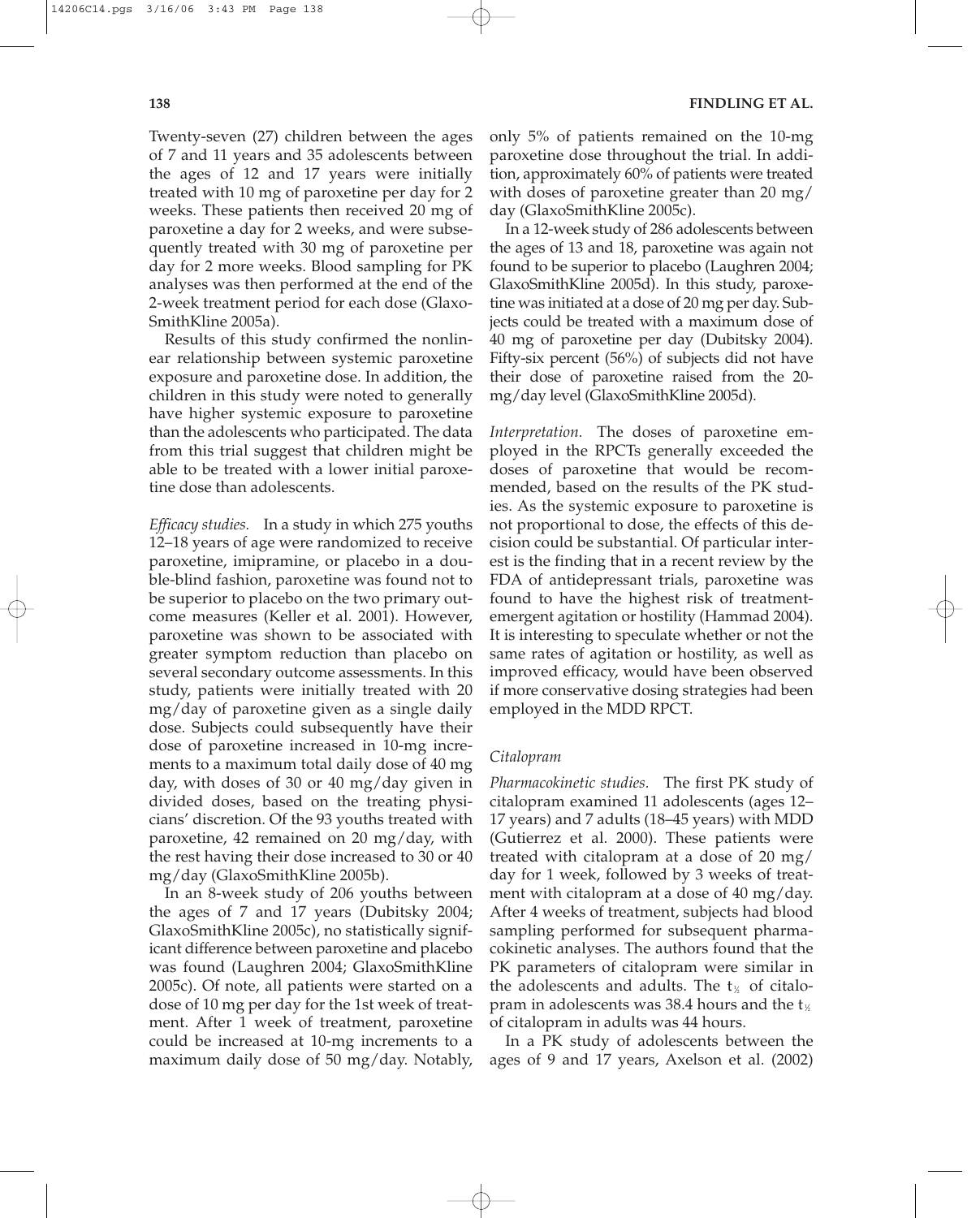treated patients with 20 mg of citalopram per day (Perel et al. 2001; Findling et al. 2004). Intensive sampling for PK-parameter estimation was performed after both a single 20-mg dose  $(n = 9)$ , as well as after multiple daily doses of citalopram. As part of this study, the authors examined S-citalopram concentrations.

S-citalopram, now marked in the United States as escitalopram, is the S-enantiomer of racemic citalopram. It has been suggested that the S-enantiomer of the isomer is responsible for the salutary effects of the compound and that the R-enantiomer is clinically inactive (Aronson and Delgado 2004).

The authors found a substantial correlation between CYP 2C19 activity and S-citalopram concentration after treatment with multiple daily doses of citalopram. The authors also observed that the  $t_{\frac{1}{2}}$  for S-citalopram after a single 20-mg dose (16.9 hours), and the half life of S-citalopram after multiple 20 mg daily doses (19.2 hours) were both shorter in the adolescents they examined when compared to what had been previously observed in adults. Based on these data, the authors raised the question whether or not citalopram, when given at a dose of 20 mg per day, should be dosed twice-daily in adolescents in order to obtain optimal therapeutic effectiveness.

*Efficacy studies.* In an 8-week MDD study (Wagner et al. 2004a), 174 youths between 7 and 17 years were treated with an initial dose of 20 mg/day of citalopram. After 4 weeks of treatment, subjects could have this dose increased, based on the treating physician's discretion, to a dose of 40 mg/day. Overall, at an average dose of 24 mg/day, the medication was found to be generally well tolerated, with those patients randomized to active treatment receiving superior benefit to those randomized to receive placebo.

In another multisite, placebo-controlled study, 244 youths between 13 and 18 years of age with MDD were treated with citalopram at doses ranging between 10 and 40 mg per day for up to 12 weeks. The starting dose of citalopram was 10 mg/day. This could be increased in 10-mg increments, based on clinical response and tolerability (Dubitsky 2004). In this study, treatment with citalopram was not found to be

superior to treatment with placebo (Laughren 2004). However, it should be noted that this study is different from the other multisite study of citalopram in methodology. This study permitted inpatients as subjects and allowed the use of concomitant psychoactive medications (Dubitsky 2004). It is possible that these two factors may have contributed to the discrepant results between these two citalopram trials.

*Interpretation.* The dose of citalopram examined in both efficacy studies did not exceed the doses of citalopram that were examined in the PK studies. Based on the extant data, it appears that, for patients receiving 20 mg of citalopram per day, a twice-daily dosing strategy might be reasonable. Whether or not evidence for improved efficacy for citalopram might have been found in the two RPCTs if a twice-daily dosing schema had been employed for patients receiving less than 40 mg per day of citalopram remains an empiric question. Interestingly, one of the RPCTs (Wagner et al. 2004a) enrolled children and adolescents. However, based on the finding that the  $\mathfrak{t}_{\vphantom{\nu}}$  of the active isomer of citalopram might be shorter in adolescents than adults (suggesting possible age-related effects on PK parameters), it is particularly unfortunate that there is an absence of available PK data for citalopram in children.

#### *Escitalopram*

*Pharmacokinetic studies.* There is one PK study of escitalopram in youths. In this study, a single 10-mg dose was given to 11 adolescents (12–17 years) and 12 adults (ages 18–35 years) (Periclou et al. 2003). The authors found that the  $t_{\%}$  of escitalopram was 19.0 hours in adolescents and 28.9 hours in adults. It was also observed that the overall systemic exposure was approximately 15% greater in adults than in adolescents.

*Efficacy studies.* There is one RPCT of escitalopram in juvenile MDD (Wagner et al. 2004b). In this study, 264 youth between the ages of 6 and 17 years, were randomized to receive either escitalopram or placebo for up to 8 weeks after a 1-week placebo lead-in. The starting dose of escitalopram was 10 mg/day and could be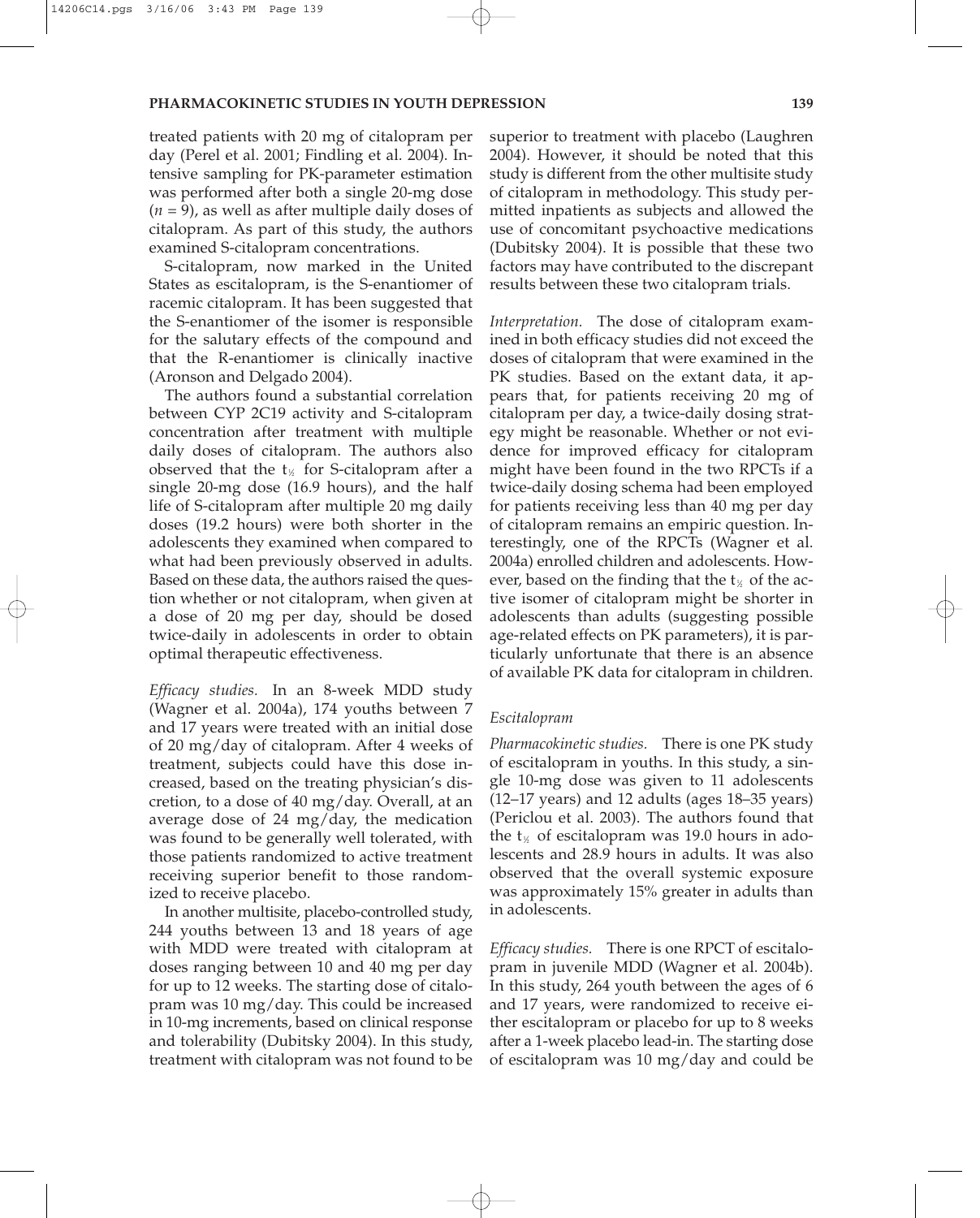increased to 20 mg/day at the end of week 4 of active treatment. Overall, no statistically significant difference between the two treatment arms was found. However, post hoc analyses suggested that among adolescents (ages 12–17 years) who completed the study, those who received escitalopram had greater symptom amelioration than those who received placebo.

*Interpretation.* It is interesting to note that the results of Periclou et al. (2003) with escitalopram in adolescents are very similar to those of Axelson et al. (see above) with citalopram. As with citalopram, it is possible that improved efficacy might have been seen if twicedaily dosing of escitalopram had occurred when doses less than 20 mg per day were administered in the RPCT. In addition, it appears that escitalopram might be more effective in adolescents than children when the dosing strategies employed in the RPCT are utilized. Unfortunately, in the absence of PK data in children, the extent to which a development-based difference in escitalopram drug disposition might have contributed to this observation remains unknown.

# *Venlafaxine*

*Pharmacokinetic studies.* One PK study has been conducted with venlafaxine. The multiple-dose PK of venlafaxine was examined in 6 children and 6 adolescents who were administered a dose of approximately 2 mg per kg each day (Derivan et al. 1995). The authors observed that the overall systemic exposure to both venlafaxine and its active metabolite, *O*-desmethylvenlafaxine, was lower than that seen in adults when a similar dosing strategy was used.

*Efficacy studies.* Three RPCTs have examined the efficacy of venlafaxine. In the first (Mandoki et al. 1997), 40 patients with MDD between the ages of 8 and 17 years were randomized to receive either venlafaxine or placebo as an adjunct to psychotherapy for 6 weeks. Patients between the ages of 8 and 12 years had their venlafaxine titrated to a dose of 12.5 mg thricedaily over the course of the 1st week of the study. The older subjects had their dose of venlafaxine gradually increased during the 1st

week of the study to a target dose of 25 mg thrice-daily. Overall, the authors found that benefit was equivalent across both treatment arms and that the study treatments were generally well tolerated. This study lacked a placeboonly arm and randomized a small number of subjects. These methodological considerations may have substantially contributed to the finding that active treatment was not superior to placebo coupled with psychotherapy.

There are two larger-scale, double-blind, placebo-controlled studies in which children and adolescents between the ages of 7 and 17 years suffering from MDD were treated for up to 8 weeks with either extended-release venlafaxine or placebo after either a 1- or 2-week single-blind placebo run-in phase (Emslie et al. 2004). In the first study, 165 youths were randomized to receive active treatment or placebo. In the second study, 196 youths were randomized (Dubitsky 2004). In each of these trials, subjects had the opportunity of having their venlafaxine increased to a maximum dose of 112.5–225 mg/day, depending on their body weight. Some subjects could receive treatment that exceeded 4 mg/kg/day per protocol. When considered separately, both studies failed to show overall efficacy of venlafaxine when compared to placebo (Laughren 2004). A post hoc analysis of the pooled data from the adolescents randomized (*n* = 161) across both studies suggested that there was superior benefit for active medication when compared to placebo in this subpopulation (Emslie et al. 2004). As far as tolerability is concerned, a relatively high number of patients (10%) who were randomized to receive active drug were discontinued from these studies because of adverse events (Emslie et al. 2004).

*Interpretation.* There seems to be very little empiric basis for the doses of medications used in the placebo-controlled efficacy trials. In the study of Mandoki et al., it appears that the subjects received lower doses of venlafaxine than might be recommended. However, in the two larger-scale studies, it appears that some of the study subjects could have received substantially higher doses of venlafaxine than what might be supported by the extant PK data. It is interesting to note that, based on the results of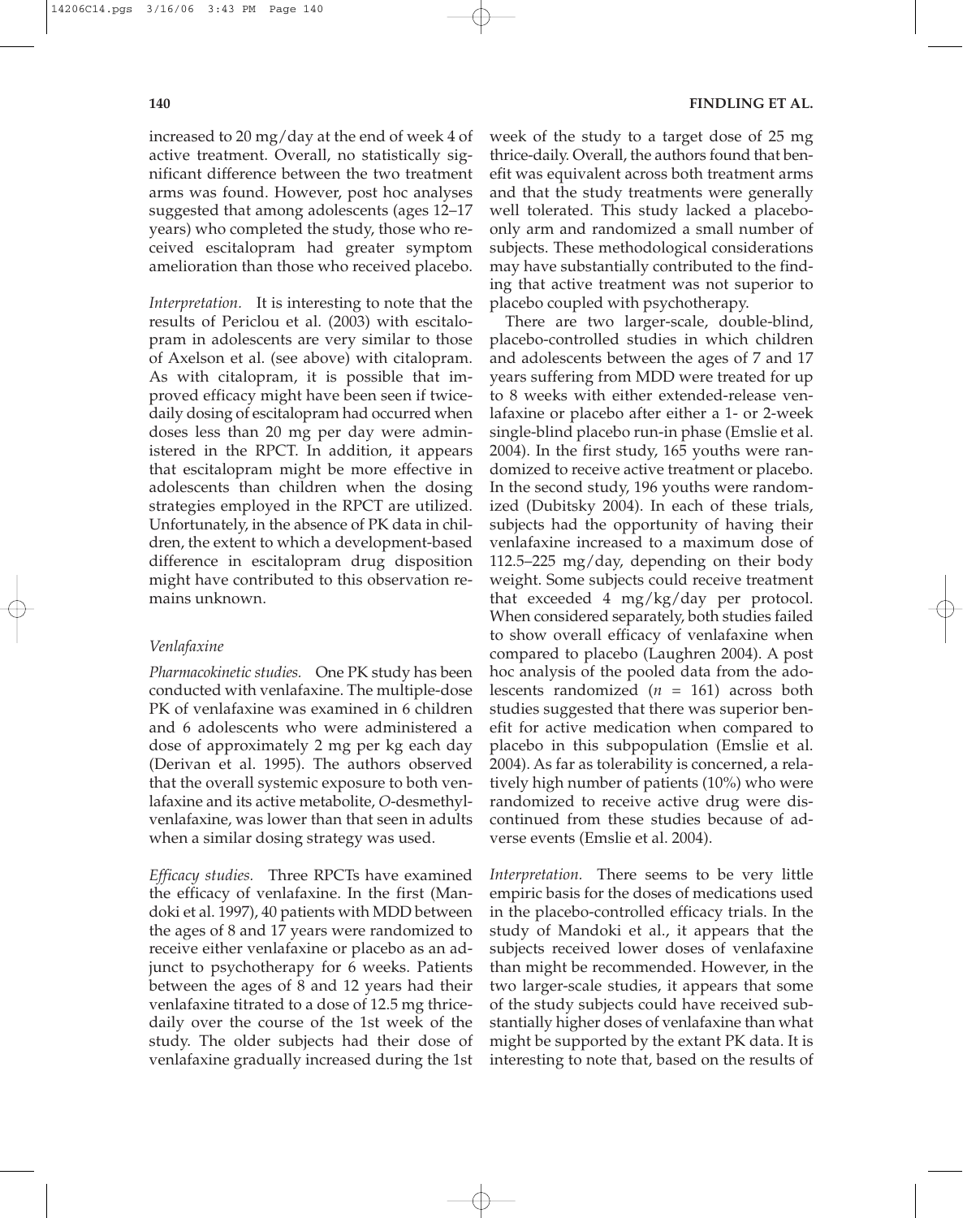the two larger, multisite venlafaxine trials, venlafaxine was found to be the antidepressant associated with the highest risk of suicidal behavior and suicidal ideation in MDD trials (Hammad 2004). It is possible that improved tolerability, reduced suicidality, and improved efficacy might have been found if a different dosing strategy had been employed in these trials.

#### *Nefazodone*

*Pharmacokinetic studies.* A PK study was conducted in which 28 depressed children and adolescents (ages 7–17 years) were treated with nefazodone (Findling et al. 2000). Blood sampling for PK analysis was done at three separate time points during the first 2 weeks of treatment—after the first 50-mg dose, after 1 week of treatment at 50 mg twice-daily, and after 1 subsequent week of treatment at 100 mg twice-daily.

When compared to adolescents, children were noted to generally have higher overall exposure and maximum concentrations  $(C_{\text{max}})$ of nefazodone and its three active metabolites. In addition, the  $t_{\%}$  of nefazodone and two of its metabolites appeared to be shorter in children and adolescents than what had been previously reported in adults.

After the 1st 2 weeks of the trial, patients were treated with open-label flexible doses of nefazodone for 6 more weeks. Children (7–12 years old) could have their dose increased to a maximum dose of 300 mg/day in order to optimize both clinical benefit and tolerability. Adolescents could have their dose increased to a maximum dose of 600 mg/day. The mean final doses for nefazodone were 233 mg/day for children and 342 mg/day for adolescents. Overall, the authors noted that the nefazodone treatment was generally well tolerated and associated with substantial degrees of symptomatic response. It was also suggested that doses of medication that might be best for children may be lower than what may be optimal for adolescents.

It should also be mentioned that an attempt was made to identify whether or not there was a subgroup of patients who might be at-risk for not tolerating nefazodone therapy. One of nefazodone's active metabolites, *meta*-chlorphenylpiperazine (*m*CPP) is metabolized by cytochrome P450 2D6 (CYP 2D6) (Barbhaiya et al. 1996). For that reason, the authors examined whether or not being a poor metabolizer with respect to 2D6 was associated with reduced nefazodone tolerability. It is interesting to note that results suggested that being a poor metabolizer with respect to CYP 2D6 was not associated with a reduced ability to tolerate nefazodone therapy.

*Efficacy studies.* In one study, 206 youths between the ages of 12 and 17 years with MDD were randomized to receive either nefazodone or placebo for 8 weeks (Emslie et al. 2002b; Dubitsky 2004). Patients were initially treated with 50 mg of nefazodone twice-daily and could then have their dose of medication increased to a target dose of 300–400 mg/day. If there was insufficient clinical response, patients could receive a maximum daily dose of 600 mg/day. Results of this study suggested a trend for nefazodone being superior to placebo in the treatment of adolescents with MDD (Emslie et al. 2002b; Laughren 2004).

In another multicenter, placebo-controlled efficacy study, treatment with nefazodone was not found to be superior to treatment with placebo (Laughren 2004). In this study, children (ages 7–11 years) and adolescents (age 12–17 years) with MDD received either double-blind treatment with nefazodone ( $n = 190$ ) or placebo (*n* = 94) for 8 weeks (Dubitsky 2004). Subjects were randomized to receive placebo, "lowdose" nefazodone, or "high-dose" nefazodone in approximately equal numbers. Children randomized to the "low dose" arm had their nefazodone gradually increased to a maximum dose of 100 or 150 mg/day, and children randomized to the "high dose" arm had their nefazodone dose gradually increased to 200–300 mg/day. Adolescents randomized to the "low dose" group could receive up to 300 mg/day of nefazodone, whereas adolescents in the "high dose" group received between 400 and 600 mg/day of active drug.

*Interpretation.* In the study of adolescents in which the dosing of nefazodone was based on the PK data for the compound, a trend for drug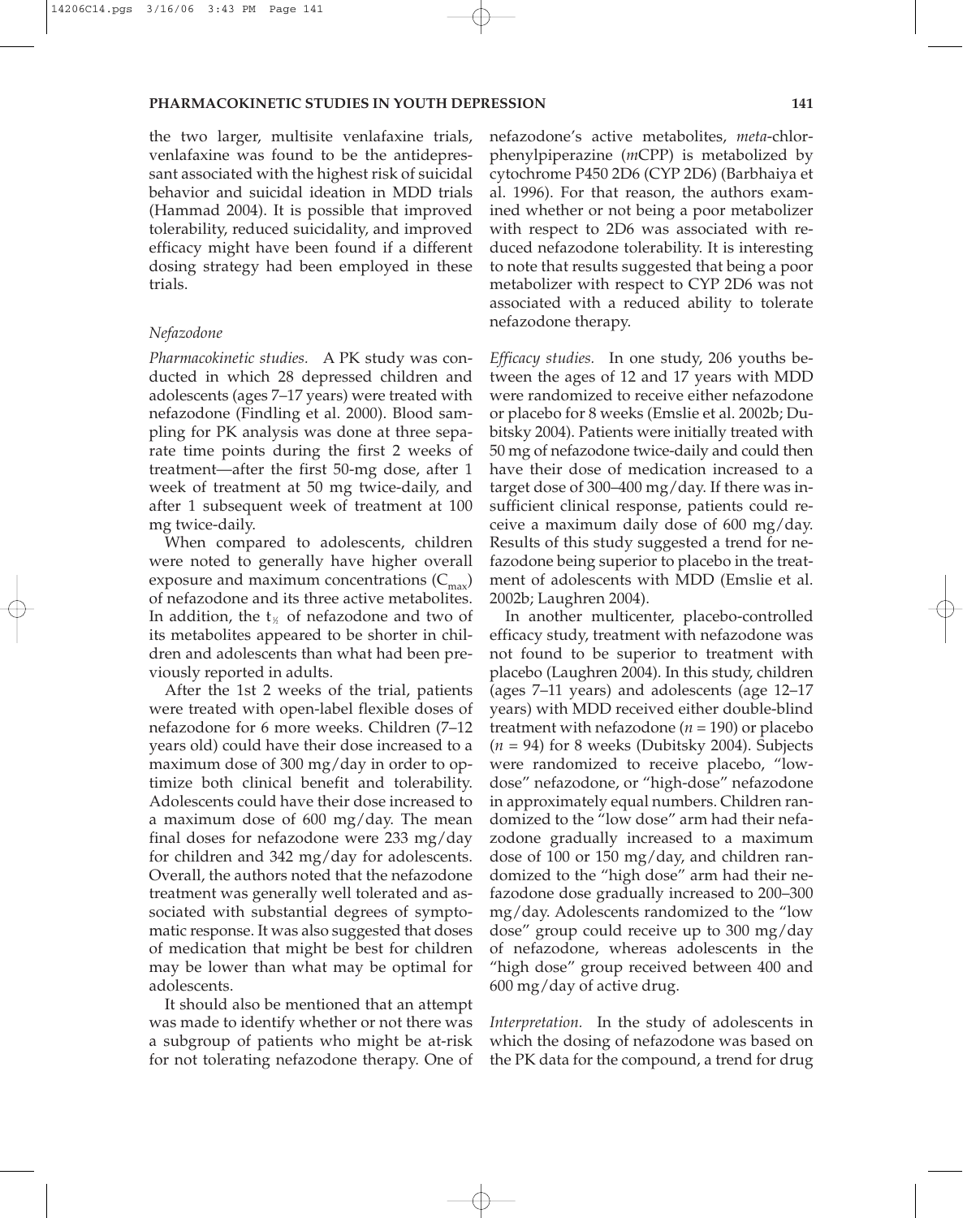superiority to placebo was found. Interestingly, in the study of children and adolescents in which the dosing was not based on PK data, no indication of therapeutic efficacy for nefazodone was observed.

# *Mirtazapine*

*Pharmacokinetic studies.* Findling et al. (2001) examined the pharmacokinetics of mirtazapine after a single 15-mg dose in a cohort of 16 youths 7–17 years of age with MDD. The results of this study showed that there was a significant increase in  $\mathsf{t}_\%$  with increasing weight with the values of  $t_{\%}$  for the individual patients ranged between 17.8 and 48.4 hours. The investigators also note that there was a decrease in maximum concentration  $(C_{\text{max}})$  with increasing age.

*Efficacy studies.* There are two studies of mirtazapine in juvenile MDD (Dubitsky 2004). Both involved youths between the ages of 7 and 17 years. In one study, 126 subjects were randomized. In the other study, 133 subjects were randomized. Per protocol, the randomization ratio of mirtazapine to placebo was 2:1. The doubleblind treatment period was 8 weeks in length. Subjects were treated at an initial dose of 15 mg/day. Subjects could subsequently have their dose of mirtazapine increased in 15-mg increments to a maximum daily dose of 45 mg. Both studies failed to show that active treatment was superior to placebo (Laughren 2004).

*Interpretation.* As can be seen from previously discussed PK studies, differences may be observed when single- and multiple-dose PK parameters are examined for a given drug. As multiple doses of mirtazapine were used in the placebo-controlled efficacy trials, it is unfortunate that the one PK study of mirtazapine did not examine the multiple-dose PKs of the drug.

# **DISCUSSION**

In many instances, the dosing strategies that were employed in the placebo-controlled efficacy studies in juvenile MDD are not supported by the data available from PK studies. In addi-

tion, there are cases in which there is inadequate evidence to either support or to refute the dosing strategies employed in some of the placebo-controlled MDD studies. This is unfortunate because identification of an evidencebased dosing strategy is generally considered to be a pivotal aspect of pediatric drug development (Atuah et al. 2004).

Inappropriate drug dosing may have contributed to the failure to detect efficacy for some antidepressant studies. Similarly, dosing may have contributed to the suboptimal tolerability seen with some of these drugs.

It should be remembered that there are limits to PK studies. Although PK data can provide vital information about how to dose a drug in a given population, age-related differences in pharmacodynamics are important considerations that can also substantially influence drug efficacy and tolerability (Vitiello and Jensen 1995). In addition, some of the PK studies that were reviewed in this paper were not designed to determine effective dosing ranges for youths, but to make comparisons with what was known about PK-parameter estimates in adults. Although such data can be used to provide rational dosing strategies for clinical trials, only methodologically stringent treatment studies can inform clinicians about the safety, tolerability, and efficacy of a given drug.

There is a need to develop evidence-based dosing strategies before studying any drug in children. This may be particularly important for antidepressants for several reasons. Firstly, other methodological factors, such as high placebo response rates, can make it difficult to detect efficacy for an agent in the treatment of MDD. In addition, antidepressants can be associated with serious side effects when they are prescribed to children and adolescents. Thus, in order for a drug to be studied in a way in which it has the best chance to adequately evaluate both efficacy and optimal tolerability, empirically based dosing strategies are needed.

As children may respond to medications differently than adults, data derived from adults may not be applicable to youths (Wiznitzer and Findling 2003). For this reason, it is important that PK, PD, and RPCT studies be performed in children and adolescents. The feasibility of successfully completing RPCTs in pediatric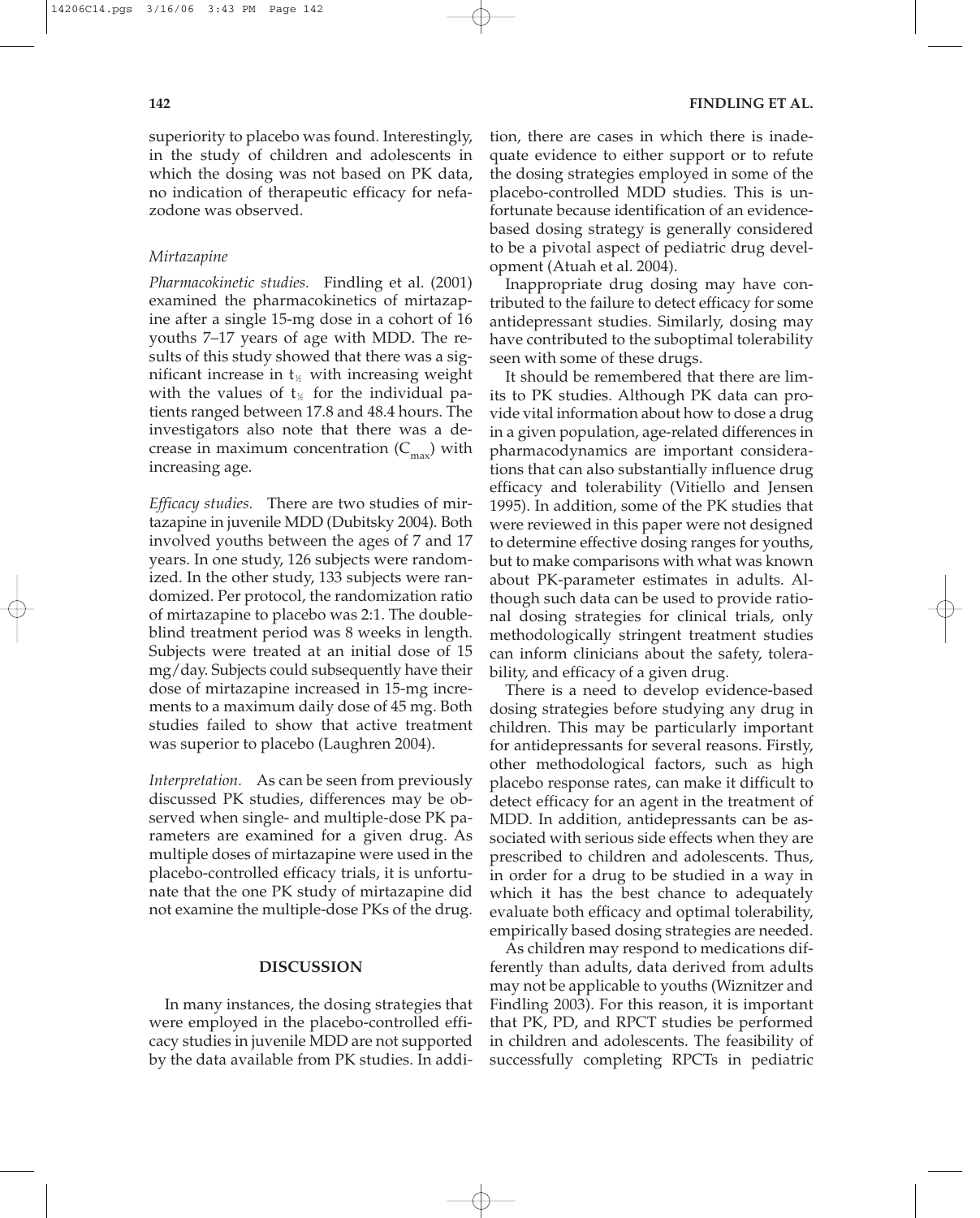MDD has been demonstrated. Because of the challenges and the large sample sizes employed in such efficacy trials, some might believe that open-label, dose-ranging, and PK studies may not be important or as "rigorous" as placebocontrolled trials. However, the results of this review suggest that PK (first- and multipledose trials) and dose-ranging studies may be key steps that should be completed prior to the initiation of any definitive efficacy trial. Data from these open-label trials can ultimately provide important information regarding both minimally effective and maximally-tolerated drug dosing.

#### **CONCLUSIONS**

In short, in order to optimally study both the safety and efficacy of a given drug, it is vital that the drug is dosed properly. Methodologically sound, data-supported dosing paradigms should be incorporated into RPCT efficacy studies in pediatric MDD. By not employing scientifically based dosing strategies in efficacy trials of pediatric MDD, investigators risk the possibility of not being able to test whether or not these compounds are either safe or truly have efficacy.

#### **DISCLOSURES**

Dr. Robert L. Findling receives or has received research support, acted as a consultant or served on a speaker's bureau for Abbott, AstraZeneca, Bristol-Myers Squibb, Celltech-Medeva, Forest, GlaxoSmithKline, Johnson & Johnson, Lilly, New River, Novartis, Otsuka, Pfizer, Sanofi-Synthelabo, Shire, Solvay, and Wyeth. Dr. Norah C. Feeny has received research support from Pfizer. Dr. Nora K. McNamara, Dr. Robert J. Stansbrey, Dr. Christopher M. Young, and Franco Peric have no financial ties to disclose. Dr. Eric A. Youngstrom has received research support from Abbott and AstraZeneca.

#### **REFERENCES**

Alderman J, Wolkow R, Chung M, Johnston HF: Sertraline treatment of children and adolescents

with obsessive-compulsive disorder or depression: Pharmacokinetics, tolerability, and efficacy. J Am Acad Child Adolesc Psychiatry 37:386–394, 1998.

- Aronson S, Delgado P: Escitalopram. Drugs Today (Barc) 40:121–131, 2004.
- Atuah KN, Hughes D, Pirmohamed M: Clinical pharmacology: Special safety considerations in drug development and pharmacovigilance. Drug Safety 27:535–554, 2004.
- Axelson DA, Perel JM, Birmaher B, Rudolph GR, Nuss S, Bridge J, Brent DA: Sertraline pharmacokinetics and dynamics in adolescents. J Am Acad Child Adolesc Psychiatry 41:1037–1044, 2002.
- Barbhaiya R, Buch A, Greene D: Single- and multipledose pharmacokinetics of nefazodone in subjects classified as extensive and poor metabolizers of dextromethorphan. Br J Clin Pharmacol 42:573– 581, 1996.
- Conners CK, Casat CD, Gualtieri CT, Weller E, Reader M, Reiss A, Weller RA, Khayrallah M, Ascher J: Bupropion hydrochloride in attentiondeficit disorder with hyperactivity. J Am Acad Child Adolesc Psychiatry 35:1314–1321, 1996.
- Derivan A, Aguiar L, Upton GV, Martin P, D'Amico D, Troy S, Ferguson J, Preskorn S: A study of venlafaxine in children and adolescents with conduct disorder. New Orleans (Louisiana), Annual Meeting of the American Academy of Child and Adolescent Psychiatry, October 1995.
- Dubitsky GM: Review and evaluation of clinical data: Placebo-controlled antidepressant studies in pediatric patients. Online document at: www.fda. gov/ohrms/dockets/ac/04/briefing/20044065b1- 08-TAB06-Dubitsky-Review.pdf / Accessed on January 24, 2005.
- Emslie GJ, Rush AJ, Weinberg WA, Kowatch RA, Hughes CW, Carmody T, Rintelmann J: A doubleblind, randomized, placebo-controlled trial of fluoxetine in children and adolescents with depression. Arch Gen Psychiatry 54:1031–1037, 1997.
- Emslie GJ, Findling RL, Rynn MA, Marcus RN, Fernandes LA, D'Amico MF, Hardy SA: Efficacy and safety of nefazodone in the treatment of adolescents with major depressive disorder. J Child Adolesc Psychopharmacol 12:299, 2002b.
- Emslie G, Findling R, Yeung P, Kunz N, Durn B: Venlafaxine XR in the treatment of children and adolescents with major depressive disorder. Int J Neuropsychopharmacol 7:S351, 2004.
- Emslie GJ, Heiligenstein JH, Wagner KD, Hoog SL, Ernest DE, Brown E, Nilsson M, Jacobson JG: Fluoxetine for acute treatment of depression in children and adolescents: A placebo-controlled, randomized, clinical trial. J Am Acad Child Adolesc Psychiatry 41:1205–1215, 2002a.
- Findling R: The relevance of pharmacokinetic studies of antidepressants. In: 16th World Congress of the International Association for Child and Adolescent Psychiatry and Allied Professions (IACA-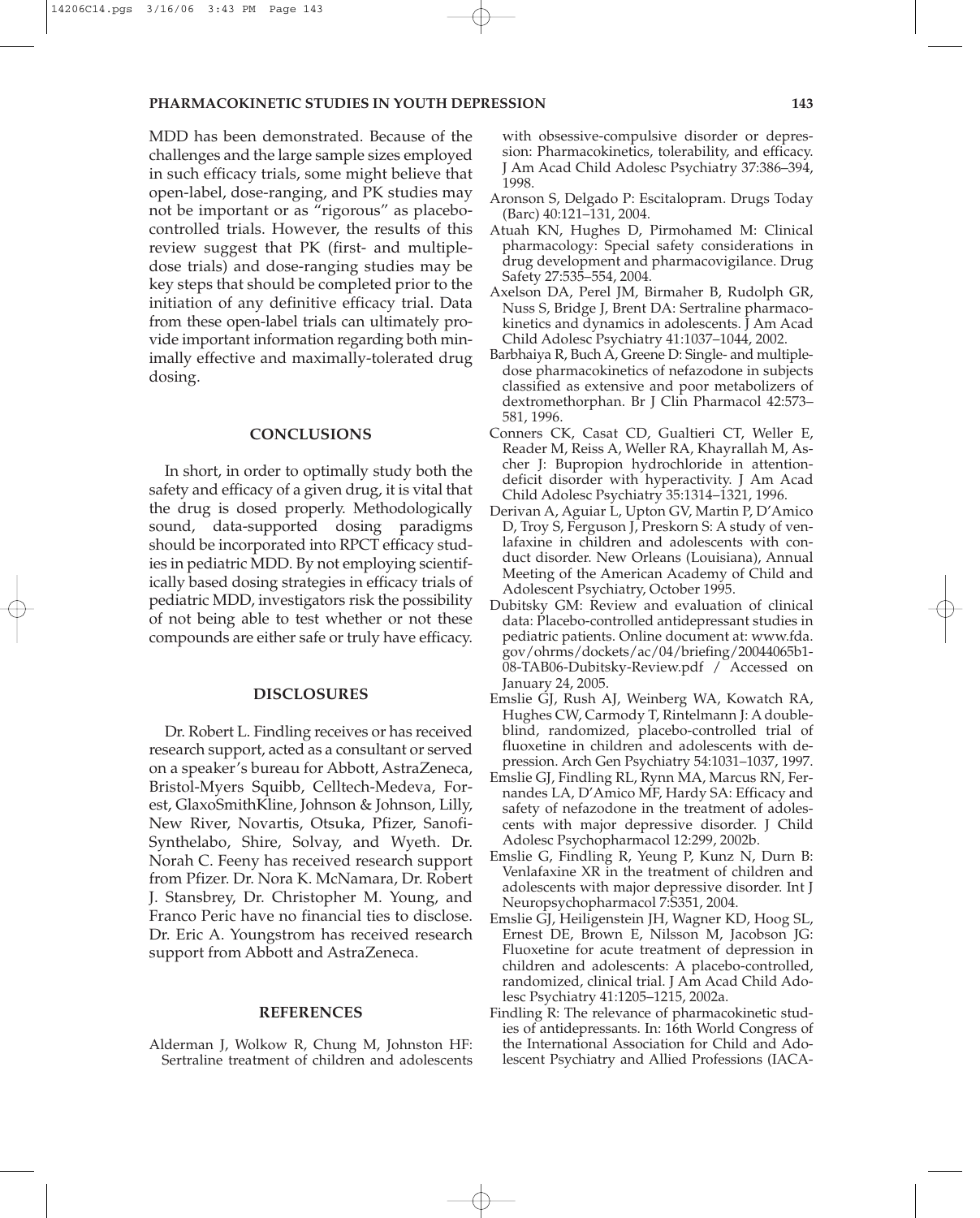PAP). Edited by Remschmidt H, Belfer M. Berlin, Germany: Steinkopff Verlag Darmstadt, 2004, p 75.

- Findling RL, Feeny NC, Stansbrey RJ, Delporto-Bedoya D, Demeter C: Somatic treatment for depressive illnesses in children and adolescents. Child Adolesc Psychiatr Clin NA 11:555–578, 2002a.
- Findling RL, Myers C, O'Riordan MA, Branicky LA, Pettigrew A, Reed MD, Blumer JL: An openlabel dosing study of paroxetine in depressed youths. Curr Ther Res 63:588–601, 2002b.
- Findling RL, Preskorn SH, Marcus RN, Magnus RD, D'Amico F, Marathe P, Reed MD: Nefazodone pharmacokinetics in depressed children and adolescents. J Am Acad Child Adolesc Psychiatry 39:1008–1016, 2000.
- Findling RL, Reed MD, Blumer JL, Boyle KR, van den Heuvel MW: Mirtazapine pharmacokinetics in depressed children and adolescents. Honolulu (Hawaii), Annual Meeting of the American Academy of Child and Adolescent Psychiatry, October, 2001.
- Findling RL, Reed MD, Myers C, O'Riordan MA, Fiala S, Branicky LA, Waldorf B, Blumer JL: Paroxetine pharmacokinetics in depressed children and adolescents. J Am Acad Child Adolesc Psychiatry 38:952–959, 1999.
- GlaxoSmithKline: Paroxetine and Pediatric and Adolescent Patients, Pharmacokinetics Study 715. Online document at: www.gsk.com/media/ paroxetine.htm / 2005a. Accessed on January 31, 2005.
- GlaxoSmithKline: Paroxetine and Pediatric and Adolescent Patients, Unipolar Major Depression Study 329. http://www.gsk.com/media/paroxetine.htm / 2005b. Accessed on January 31, 2005.
- GlaxoSmithKline: Paroxetine and Pediatric and Adolescent Patients, Major Depressive Disorder Study 701. Online document at: www.gsk.com/ media/paroxetine.htm / 2005c. Accessed on January 31, 2005.
- GlaxoSmithKline: Paroxetine and Pediatric and Adolescent Patients, Unipolar Major Depression Study 377. Online document at: www.gsk.com/ media/paroxetine.htm / 2005d. Accessed on January 31, 2005.
- Gutierrez M, Chou T, Tiseo P, Sherman T, Abramowitz W: The pharmacokinetic profile of citalopram in adolescents and adults with major depressive disorder (MDD). New York (NY), Annual Meeting of the American Academy of Child & Adolescent Psychiatry, October, 2000.
- Hammad TA: Review and evaluation of clinical data. Online document at: www.fda.gov/ohrms/ dockets/ac/04/briefing/2004–4065b1–10- TAB08-Hammads-Review.pdf / Accessed February 7, 2005.
- Hoog SL, Heiligenstein JH, Wagner KD, Findling RL, Ernest DE, Nilsson M, Jacobson JG: Fluoxetine treatment 20 mg versus 40–60 mg for pediatric fluoxetine 20 mg nonresponders. New Orleans

(Louisiana), American Psychiatric Association Annual Meeting New Research Abstracts, October, 2001.

- Jensen PS, Ryan ND, Prien R: Psychopharmacology of child and adolescent major depression: Present status and future directions. J Child Adolesc Psychopharmacol 2:31–45, 1992.
- Kearns GL, Abdel-Rahman SM, Alander SW, Blowey DL, Leeder JS, Kauffman RE: Developmental pharmacology—drug disposition, action, and therapy in infants and children. N Engl J Med 349:1157–1167, 2003.
- Keller MB, Ryan ND, Strober M, Klein RG, Kutcher SP, Birmaher B, Hagino OR, Koplewicz H, Carlson GA, Clarke GN, Emslie GJ, Feinberg D, Geller B, Kusumakar V, Papatheodorou G, Sack WH, Sweeney M, Wagner KD, Weller EB, Winters NC, Oakes R, McCafferty JP: Efficacy of paroxetine in the treatment of adolescent major depression: A randomized, controlled trial. J Am Acad Child Adolesc Psychiatry 40:762–772, 2001.
- Laughren TP: Memorandum to members of PDAC and Peds AC: Background comments for February 2, 2004 Meeting of Psychopharmacological Drugs Advisory Committee (PDAC) and Pediatric Subcommittee of the Anti-Infective Drugs Advisory Committee (Peds AC). www.fda.gov/ ohrms/dockets/ac/04/briefing/2004–4065b1– 04-Tab02-Laughren-Jan5.pdf / Accessed on January 24, 2005.
- Mandoki MW, Tapia MR, Tapia MA, Sumner GS, Parker JL: Venlafaxine in the treatment of children and adolescents with major depression. Psychopharmacol Bull 33:149–154, 1997.
- Marsden CA, Tyrer P, Casey P, Seivewright N: Changes in human whole blood 5-hydroxytryptamine (5-HT) and platelet 5-HT uptake during treatment with paroxetine, a selective 5-HT uptake inhibitor. J Psychopharmacol 1:244–250, 1987.
- Perel J, Axelson D, Rudolph G, Birmaher B: Stereoselective  $PK/PD$  of  $\pm$  citalopram in adolescents: Comparisons with adult findings. Clin Pharmacol Ther 69:30, 2001.
- Periclou A, Rao N, Sherman T, Ventura D, Abramowitz W: Single-dose pharmacokinetic study of escitalopram in adolescents and adults. Atlanta, (Georgia), Annual Meeting of the American College of Clinical Pharmacy, November, 2003.
- Research Unit on Pediatric Psychopharmacology Anxiety Study Group: Fluvoxamine for the treatment of anxiety disorders in children and adolescents. N Engl J Med 344:1279–1285, 2001.
- Riddle MA, Reeve EA, Yaryura-Tobias JA, Yang HM, Claghorn JL, Gaffney G, Griest JH, Holland D, McConville BJ, Pigott T, Walkup JT: Fluvoxamine for children and adolescents with obsessivecompulsive disorder: A randomized, controlled, multicenter trial. J Am Acad Child Adolesc Psychiatry 40:222–229, 2001.